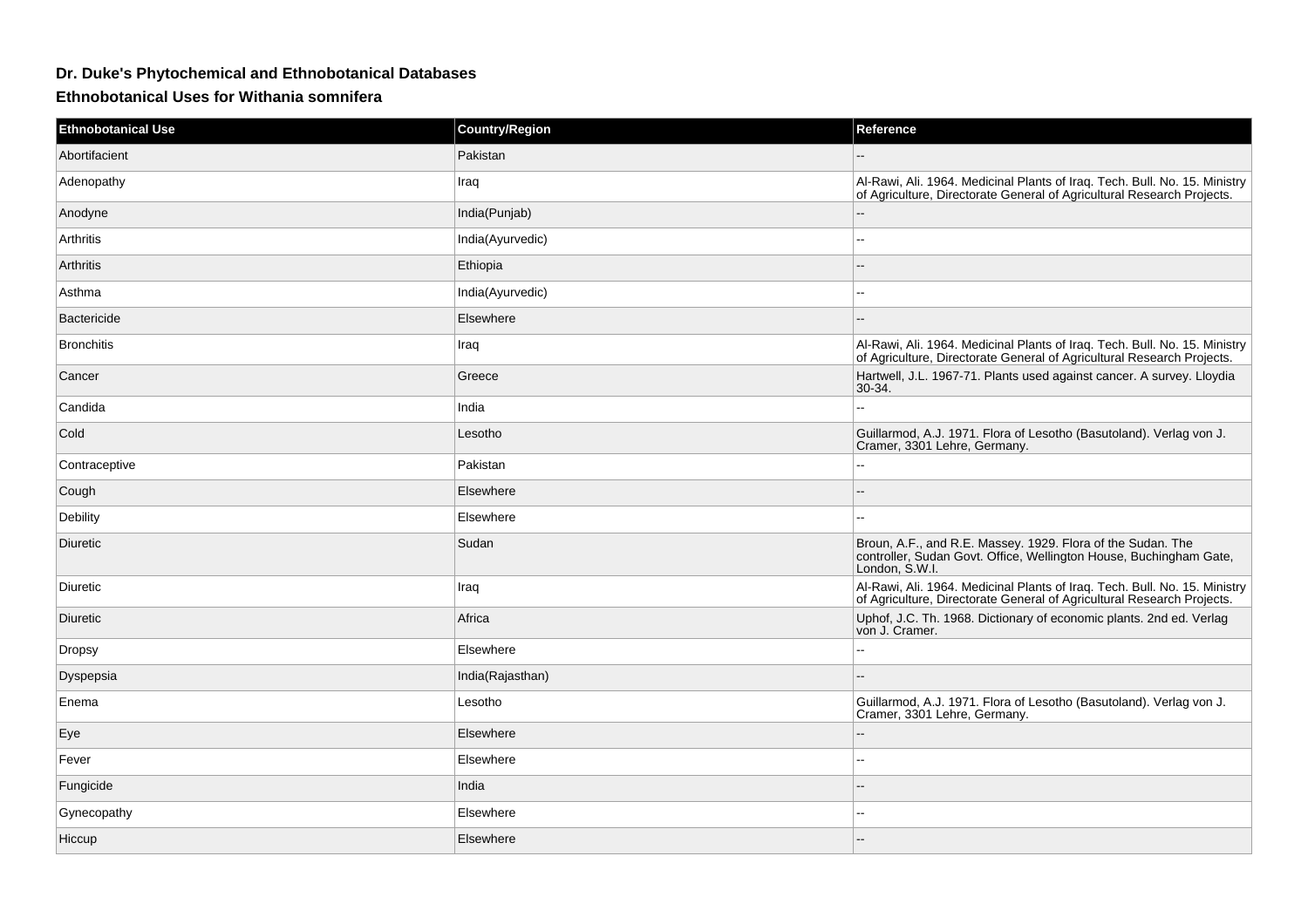| <b>Ethnobotanical Use</b> | <b>Country/Region</b> | Reference                                                                                                                                            |
|---------------------------|-----------------------|------------------------------------------------------------------------------------------------------------------------------------------------------|
| Hypertension              | Elsewhere             |                                                                                                                                                      |
| Inflammation              | Iraq                  | Al-Rawi, Ali. 1964. Medicinal Plants of Iraq. Tech. Bull. No. 15. Ministry<br>of Agriculture, Directorate General of Agricultural Research Projects. |
| Intestine                 | Lesotho               | Guillarmod, A.J. 1971. Flora of Lesotho (Basutoland). Verlag von J.<br>Cramer, 3301 Lehre, Germany.                                                  |
| Lumbago                   | India(Punjab)         |                                                                                                                                                      |
| Marasmus                  | India                 | $\overline{a}$                                                                                                                                       |
| Narcotic                  | Africa                | Uphof, J.C. Th. 1968. Dictionary of economic plants. 2nd ed. Verlag<br>von J. Cramer.                                                                |
| Narcotic                  | Iraq                  | Al-Rawi, Ali. 1964. Medicinal Plants of Iraq. Tech. Bull. No. 15. Ministry<br>of Agriculture, Directorate General of Agricultural Research Projects. |
| Narcotic                  | Spain                 | Font Query, P. 1979. Plantas Medicinales el Dioscorides Renovado.<br>Editorial Labor, S.A. Barcelona. 5th Ed.                                        |
| Pediculicide              | Afghanistan           |                                                                                                                                                      |
| Poison                    | Asia                  | Lewis and Elvin-Lewis, Medical Botany, ca 1977                                                                                                       |
| Poison                    | Pakistan              |                                                                                                                                                      |
| Psoriasis                 | Iraq                  | Al-Rawi, Ali. 1964. Medicinal Plants of Iraq. Tech. Bull. No. 15. Ministry<br>of Agriculture, Directorate General of Agricultural Research Projects. |
| Rectitis                  | Elsewhere             | ۵.                                                                                                                                                   |
| Rectum                    | South Africa(Kaffir)  | Uphof, J.C. Th. 1968. Dictionary of economic plants. 2nd ed. Verlag<br>von J. Cramer.                                                                |
| Rennet                    | Sudan                 | Uphof, J.C. Th. 1968. Dictionary of economic plants. 2nd ed. Verlag<br>von J. Cramer.                                                                |
| Rennet                    | Sudan                 | Broun, A.F., and R.E. Massey. 1929. Flora of the Sudan. The<br>controller, Sudan Govt. Office, Wellington House, Buchingham Gate,<br>London, S.W.I.  |
| Rennet                    | Elsewhere             |                                                                                                                                                      |
| Rheumatism                | India(Ayurvedic)      |                                                                                                                                                      |
| Rheumatism                | Elsewhere             | ۵.                                                                                                                                                   |
| Ringworm                  | Elsewhere             |                                                                                                                                                      |
| Scabies                   | India(Ayurvedic)      | $\overline{a}$                                                                                                                                       |
| Scabies                   | Iraq                  | Al-Rawi, Ali. 1964. Medicinal Plants of Iraq. Tech. Bull. No. 15. Ministry<br>of Agriculture, Directorate General of Agricultural Research Projects. |
| Sedative                  | Elsewhere             |                                                                                                                                                      |
| Sedative                  | Iraq                  | Al-Rawi, Ali. 1964. Medicinal Plants of Iraq. Tech. Bull. No. 15. Ministry<br>of Agriculture, Directorate General of Agricultural Research Projects. |
| Sedative                  | India(Ayurvedic)      |                                                                                                                                                      |